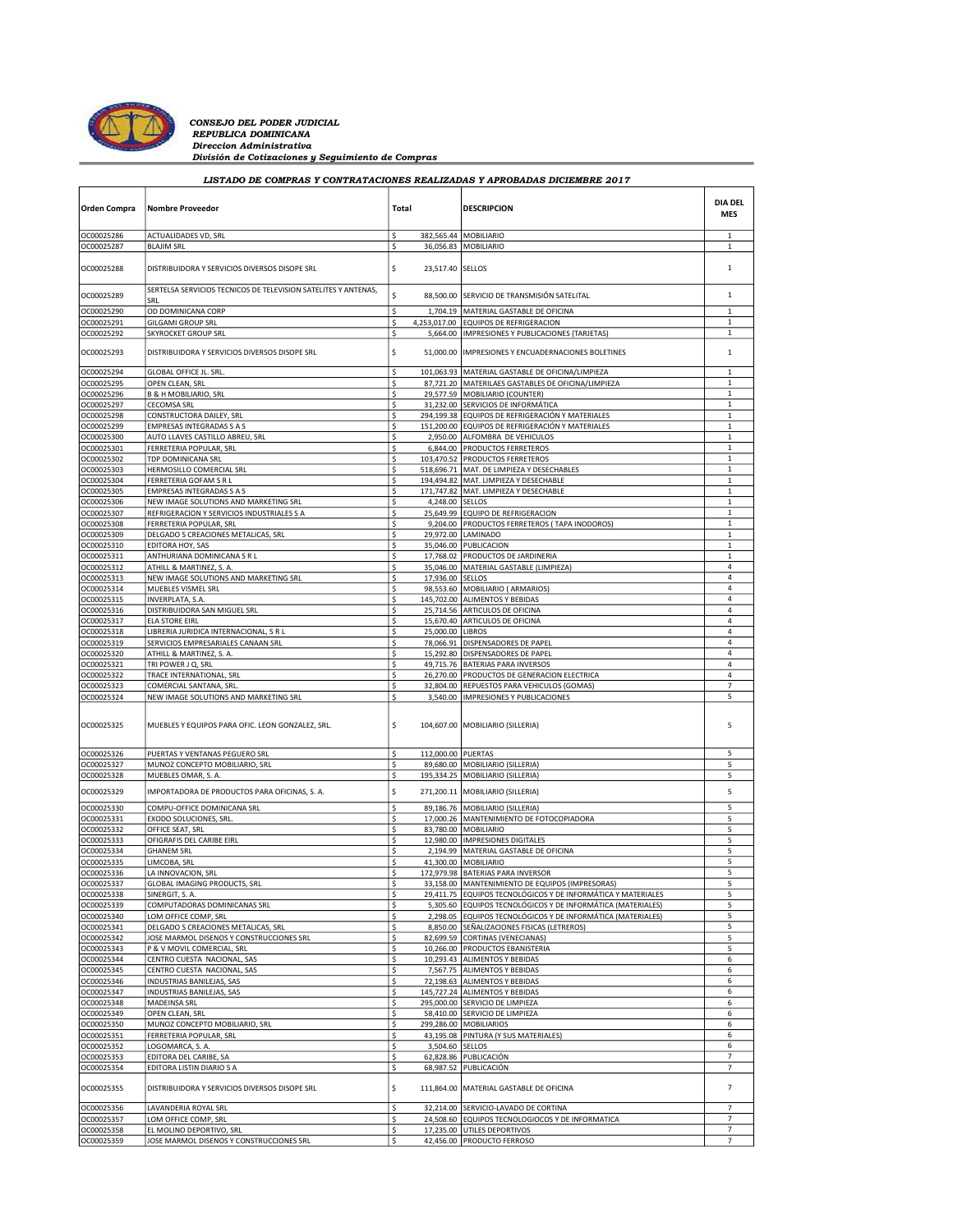

CONSEJO DEL PODER JUDICIAL Direccion Administrativa División de Cotizaciones y Seguimiento de Compras

| LISTADO DE COMPRAS Y CONTRATACIONES REALIZADAS Y APROBADAS DICIEMBRE 2017 |                                                                |          |                     |                                                                                |                              |  |  |  |
|---------------------------------------------------------------------------|----------------------------------------------------------------|----------|---------------------|--------------------------------------------------------------------------------|------------------------------|--|--|--|
| Orden Compra                                                              | <b>Nombre Proveedor</b>                                        | Total    |                     | <b>DESCRIPCION</b>                                                             | <b>DIA DEL</b><br><b>MES</b> |  |  |  |
| OC00025360                                                                | MITOPALO POWER, SRL                                            | \$       |                     | 257,567.54 PRODUCTO DE GENERACION ELECTRICA                                    | $\overline{7}$               |  |  |  |
| OC00025361                                                                | AUTOCENTRO NAVARRO, SRL                                        | \$       |                     | 42,000.00 ARTICULOS PLASTICO                                                   | $\overline{7}$               |  |  |  |
| OC00025362                                                                | MITOPALO POWER, SRL                                            | \$       |                     | 136,306.52 PRODUCTO DE GENERACION ELECTRICA                                    | 7                            |  |  |  |
| OC00025363                                                                | SELER INDUSTRIAL S R L                                         | \$       |                     | 56,640.00 PRODUCTO DE GENERACION ELECT.                                        | $\overline{7}$               |  |  |  |
| OC00025364                                                                | HILARIO MALAQUIAS, SRL                                         | \$       | 388,279.00 TEXTILES |                                                                                | $\overline{7}$               |  |  |  |
| OC00025365                                                                | DELGADO S CREACIONES METALICAS, SRL                            | \$       |                     | 39,317.60 SERV. ESP. DE MANTENIMIENTO                                          | 7                            |  |  |  |
| OC00025366                                                                | FRM REPUESTOS Y SERVICIOS SRL                                  | \$       |                     | 13,508.64 REPUESTOS PARA MOTOCICLETA                                           | 8                            |  |  |  |
| OC00025367                                                                | GLOBAL IMAGING PRODUCTS, SRL                                   | \$<br>\$ |                     | 68,794.00 MANTENIMIENTO DE EQUIPOS                                             | 8<br>8                       |  |  |  |
| OC00025368<br>OC00025369                                                  | FL&M COMERCIAL SRL<br>OFICINA UNIVERSAL, S. A.                 | \$       |                     | 12,626.00 PRODUCTO DE PLOMERIA<br>67,260.00 PRODUCTOR GENERACION ELECTRICA     | 8                            |  |  |  |
| OC00025370                                                                | FERRETERIA POPULAR, SRL                                        | \$       |                     | 38,150.58 PRODUCTO FERRETERO (CANALETA)                                        | 8                            |  |  |  |
| OC00025371                                                                | REFRICENTRO LOS PRADOS, SRL.                                   | \$       |                     | 16,425.00 PRODUCTO DE GENERACION ELECTRICA                                     | 8                            |  |  |  |
| OC00025372                                                                | POSTES ELECTRICOS NACIONALES SRL                               | \$       |                     | 89,600.00 SERVICIO-RECONSTRUCCION TRANSFORMADOR                                | 8                            |  |  |  |
| OC00025373                                                                | REFRIPARTES, S. A.                                             | \$       |                     | 21,881.00 PRODUCTO DE GENERACION ELECTRICA                                     | 8                            |  |  |  |
| OC00025374                                                                | REFRICOMFORT SRL                                               | \$       |                     | 20,835.56 PRODUCTO DE GENERACION ELECTRICA                                     | 8                            |  |  |  |
| OC00025375                                                                | COMERCIAL SANTANA, SRL                                         | \$       |                     | 87,792.00 REPUESTOS DE VEHÍCULOS (GOMAS)                                       | 8                            |  |  |  |
| OC00025376                                                                | OHTSU DEL CARIBE SRL                                           | \$       |                     | 27,080.01 REPUESTOS DE VEHÍCULOS (GOMAS)                                       | 8                            |  |  |  |
| OC00025377                                                                | REFRIPARTES, S.A.                                              | \$       |                     | 57,687.80 MATERIALES DE REFRIGERACIÓN                                          | 8                            |  |  |  |
| OC00025378                                                                | CRISTALES Y ENMARCADOS SRL                                     | \$       | 1,400.00 CRISTAL    |                                                                                | 8                            |  |  |  |
| OC00025379                                                                | TRACE INTERNATIONAL, SRL                                       | \$       |                     | 53,180.00 PRODUCTOS DE GENERACIÓN ELECTRICA                                    | 8                            |  |  |  |
| OC00025380                                                                | TRI POWER J Q, SRL                                             | \$       |                     | 49,715.76 BATERIAS PARA INVERSOR DE GELATINA                                   | 8                            |  |  |  |
| OC00025381                                                                | V ENERGY, S.A.                                                 | \$       |                     | 750,000.00 COMBUSTIBLE                                                         | 8                            |  |  |  |
| OC00025382                                                                | <b>GRUPO GRM, SRL</b>                                          | \$       |                     | 84,311.00 EQUIPOS DE GENERACION ELECTRICA                                      | 8                            |  |  |  |
| OC00025383                                                                | MARIA DEL CARMEN DE LOS SANTOS                                 | \$       |                     | 9,440.00 ALIMENTOS Y BEBIDAS                                                   | 8<br>8                       |  |  |  |
| OC00025384<br>OC00025385                                                  | GLOBAL IMAGING PRODUCTS, SRL<br>CENTRO CUESTA NACIONAL, SAS    | \$<br>\$ |                     | 35,577.00 MANT. DE EQUIPOS IMPRESORAS Y SCANER<br>9,950.00 ARTICULOS DE COCINA | 8                            |  |  |  |
| OC00025386                                                                | CENTRO CUESTA NACIONAL, SAS                                    | \$       |                     | 3,513.00 ARTICULOS DE COCINA                                                   | 8                            |  |  |  |
| OC00025387                                                                | CENTRO CUESTA NACIONAL, SAS                                    | \$       |                     | 58,494.55 ALIMENTOS Y BEBIDAS                                                  | 8                            |  |  |  |
| OC00025388                                                                | CENTRO CUESTA NACIONAL, SAS                                    | \$       |                     | 22,800.00 ALIMENTOS Y BEBIDAS                                                  | 8                            |  |  |  |
| OC00025389                                                                | FL&M COMERCIAL SRL                                             | \$       |                     | 22,715.00 PRODUCTO FERRETERO (PLAFONES)                                        | 11                           |  |  |  |
| OC00025390                                                                | <b>CECOMSA SRL</b>                                             | \$       |                     | 7,176,671.00 EQUIPOS TECNOLÓGICOS Y DE INFORMÁTICA                             | $11\,$                       |  |  |  |
| OC00025391                                                                | DISTRIBUIDORA UNIVERSAL, S. A.                                 | \$       |                     | 10,878,125.00 EQUIPOS TECNOLÓGICOS Y DE INFORMÁTICA                            | $11\,$                       |  |  |  |
| OC00025392                                                                | OMEGA TECH, S. A.                                              | \$       |                     | 416,496.50 EQUIPOS TECNOLÓGICOS Y DE INFORMÁTICA                               | 11                           |  |  |  |
| OC00025393                                                                | <b>LUNARTIC SRL</b>                                            | \$       |                     | 3,625.34   MATERIAL GASTABLE DE OFICINA                                        | 11                           |  |  |  |
| OC00025394                                                                | BATISSA, SRL                                                   | \$       |                     | 65,419.20 UNIFORMES                                                            | 11                           |  |  |  |
| OC00025395                                                                | HILARIO MALAQUIAS, SRL                                         | Ś        |                     | 7,534.30 TEXTILES (UNIFORMES)                                                  | 12                           |  |  |  |
| OC00025396                                                                | DELGADO S CREACIONES METALICAS, SRL                            | \$       |                     | 3,799.60   LAMINADOS                                                           | 12                           |  |  |  |
| OC00025397                                                                | PRISMA SRL                                                     | \$       |                     | 4,703.29 DESECHABLES                                                           | 12                           |  |  |  |
| OC00025398                                                                | BATISSA, SRL                                                   | \$       |                     | 8,779.20   TEXTILES (UNIFORMES)                                                | 12                           |  |  |  |
| OC00025399                                                                | COMERCIAL ESPINO ESTRELLA, SRL                                 | \$       | 37,671.50 TEXTILES  |                                                                                | 12                           |  |  |  |
| OC00025400                                                                | RAMON ANTONIO ANDUJAR BELTRE                                   | \$       |                     | 10,856.00 SERVICIO DE EMPASTADO                                                | 12                           |  |  |  |
| OC00025401<br>OC00025402                                                  | IMPORTADORA DOPEL, SRL<br>MUNOZ CONCEPTO MOBILIARIO, SRL       | \$<br>\$ | 13,806.00 SELLOS    | 210,984.00 MOBILIARIO                                                          | 12<br>12                     |  |  |  |
| OC00025403                                                                | REID & COMPAÑIA, S. A                                          | \$       |                     | 12,400.01 REPUESTOS PARA VEHÍCULOS (GOMAS)                                     | 12                           |  |  |  |
| OC00025404                                                                | SKYROCKET GROUP SRL                                            | \$       |                     | 159,839.20  IMPRESIONES DIGITALES                                              | 12                           |  |  |  |
| OC00025405                                                                | P & V MOVIL COMERCIAL, SRL                                     | \$       | 24,759.94           | PRODUCTO QUIMICO, ARTICULO PLASTICO                                            | 12                           |  |  |  |
| OC00025406                                                                | PERSEUS COMERCIAL, SRL                                         | Ś        | 15,453.89           | PRODUCTO QUIMICO, ARTICULO PLASTICO                                            | 12                           |  |  |  |
| OC00025407                                                                | FL&M COMERCIAL SRL                                             | \$       |                     | 14,608.40 PRODUCTO QUIMICO, ARTICULO PLASTICO                                  | 12                           |  |  |  |
| OC00025408                                                                | MADERERA MARIO SRL                                             | \$       |                     | 4,200.00 PRODUCTO QUIMICO, ARTICULO PLASTICO                                   | 12                           |  |  |  |
| OC00025409                                                                | AMANA COMERCIAL, SRL                                           | \$       |                     | 7,110.02 ANAQUELES                                                             | 12                           |  |  |  |
| OC00025410                                                                | FERRETERIA AMERICANA, SAS                                      | Ś        |                     | 48,902.72 OTROS EQUIPOS DE TRANSP.                                             | 12                           |  |  |  |
| OC00025411                                                                | MITOPALO POWER, SRL                                            | \$       |                     | 52,081.71 PRODUCTO DE GENERACION ELECTRICA                                     | 13                           |  |  |  |
| OC00025413                                                                | SELER INDUSTRIAL S R L                                         | \$       |                     | 16,115.50 PRODUCTO DE GENERACION ELECTRICA                                     | 13                           |  |  |  |
| OC00025414                                                                | SUPLIDORES ELECTRICOS GARCIA SURIEL S. R. L                    | \$       |                     | 28,601.35 PRODUCTO DE GENERACION ELECTRICA                                     | 13                           |  |  |  |
| OC00025415                                                                | OPEN CLEAN, SRL                                                | \$       |                     | 115,050.00 EQUIPO DE LIMPIEZA (CONTENEDOR)                                     | 13                           |  |  |  |
| OC00025416<br>OC00025417                                                  | SANTO DOMINGO MOTORS COMPANY, S. A.<br>FERRETERIA POPULAR, SRL | \$<br>\$ | 9,204.00            | 52,224.96 REPUESTOS PARA VEHÍCULOS (GOMAS)<br>PRODUCTO FERRETERO               | 13<br>14                     |  |  |  |
| OC00025418                                                                | REFRIPARTES, S. A.                                             | \$       |                     | 1,051,327.60 ELECTRODOMESTICO                                                  | 14                           |  |  |  |
| OC00025419                                                                | ESPECIALIDADES EN CARROCERIAS JG SRL                           | \$       |                     | 11,857.25 REPUESTO P/ VEHICULO                                                 | 14                           |  |  |  |
| OC00025420                                                                | MATERIALES INDUSTRIALES, SAS                                   | \$       |                     | 23,512.74 MATERIALES FERRETEROS                                                | 14                           |  |  |  |
| OC00025421                                                                | BATISSA, SRL.                                                  | \$       | 36,674.40 TEXTILES  |                                                                                | 15                           |  |  |  |
| OC00025422                                                                | IMPRESORA DE LEON SRL                                          | \$       |                     | 1,053.15  IMPRESIONES DIGITALES (TARJETAS DE PRES)                             | 15                           |  |  |  |
| OC00025423                                                                | GRUPO EMPRESARIAL VIMONT, SRL                                  | \$       |                     | 30,514.80 SEÑALIZACIONES FÍSICAS                                               | 15                           |  |  |  |
| OC00025424                                                                | COMPUTADORAS DOMINICANAS SRL                                   | \$       |                     | 27,494.00 EQUIPOS TECNOLÓGICOS Y DE INFORMÁTICA                                | 15                           |  |  |  |
| OC00025426                                                                | MADERAS DECORATIVAS, S.A.                                      | \$       |                     | 85,019.48 PRODUCTOS FERRETEROS                                                 | 15                           |  |  |  |
| OC00025427                                                                | REFRICOMFORT SRL                                               | \$       |                     | 60,037.81 ARTICULOS PLASTICO                                                   | 15                           |  |  |  |
| OC00025428                                                                | METRO TECNOLOGIA SRL                                           | \$       |                     | 368,160.00 SEPARADORES DE FILA                                                 | 15                           |  |  |  |
| OC00025429                                                                | FERRETERIA M & A SRL                                           | \$       |                     | 34,025.30 PRODUCTOS FERRETEROS                                                 | 15                           |  |  |  |
| OC00025430                                                                | MARIA DEL CARMEN DE LOS SANTOS                                 | \$       |                     | 24,544.00 ALIMENTOS Y BEBIDAS ( REFRIGERIOS)                                   | 15                           |  |  |  |
| OC00025431                                                                | FERRETERIA POPULAR, SRL                                        | \$       | 25,352.30           | PRODUCTOS DE GENERACION ELECTRICA                                              | 18                           |  |  |  |
| OC00025432                                                                | OFFITEK, SRL                                                   | \$       |                     | 562,677.10 EQUIPOS TECNOLOGICO Y DE INF (SOLO MATERIALES)                      | 18                           |  |  |  |
| OC00025433                                                                | UNIFORMES ARTICULOS PROMOCIONALES SVELTI VICINI SRL            | \$       | 37,606.60           | PRENDA DE VESTIR                                                               | 18                           |  |  |  |
| OC00025434                                                                | <b>CECOMSA SRL</b>                                             | \$       |                     | 15,197.63 MATERIAL GASTABLE DE OFICINA                                         | 18                           |  |  |  |
| OC00025435                                                                | OD DOMINICANA CORP                                             | \$       |                     | 36,252.75 MOBILIARIO-MATERIAL GASTABLE                                         | 18                           |  |  |  |
| OC00025436                                                                | DISTRIBUIDORA ESCOLAR, S. A.                                   | \$       |                     | 9,219.60 MOBILIARIO                                                            | 18                           |  |  |  |
| OC00025437                                                                | INGENIERO ROBERTO MORENO Y ASOCS SRL                           | \$       |                     | 2,695.33 EQUIPOS DE REFRIGERACION Y MATERIALES                                 | 18                           |  |  |  |
| OC00025438                                                                | FERRETERIA AMERICANA, SAS                                      | \$       |                     | 1,320.75 EQUIPOS DE REFRIGERACION Y MATERIALES                                 | 18                           |  |  |  |
| OC00025439                                                                | P & V MOVIL COMERCIAL, SRL                                     | \$       |                     | 28,674.00 PRENDA DE VESTIR                                                     | 18                           |  |  |  |
| OC00025440                                                                | SUPLIDORES ELECTRICOS GARCIA SURIEL S. R. L.                   | \$       |                     | 4,130.00 PRODUCTO DE GENERACION ELECTRICA                                      | 18                           |  |  |  |
| OC00025441                                                                | LOM OFFICE COMP, SRL                                           | \$       |                     | 13,452.00 ARTICULOS PLASTICO                                                   | 18                           |  |  |  |